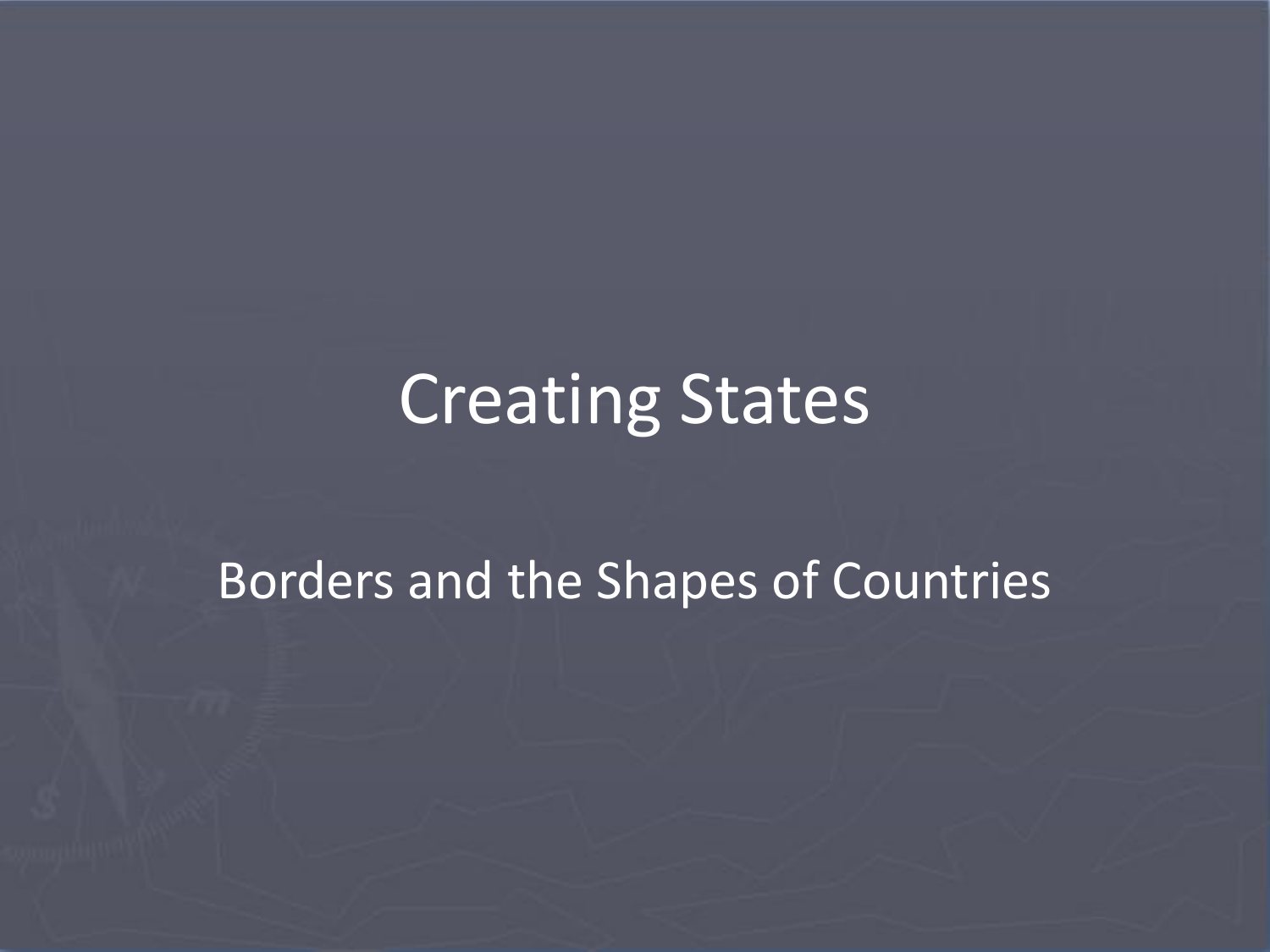# Warm Up

• List 5 reasons why the drawing of borders (**Demarcation**) may lead to disputes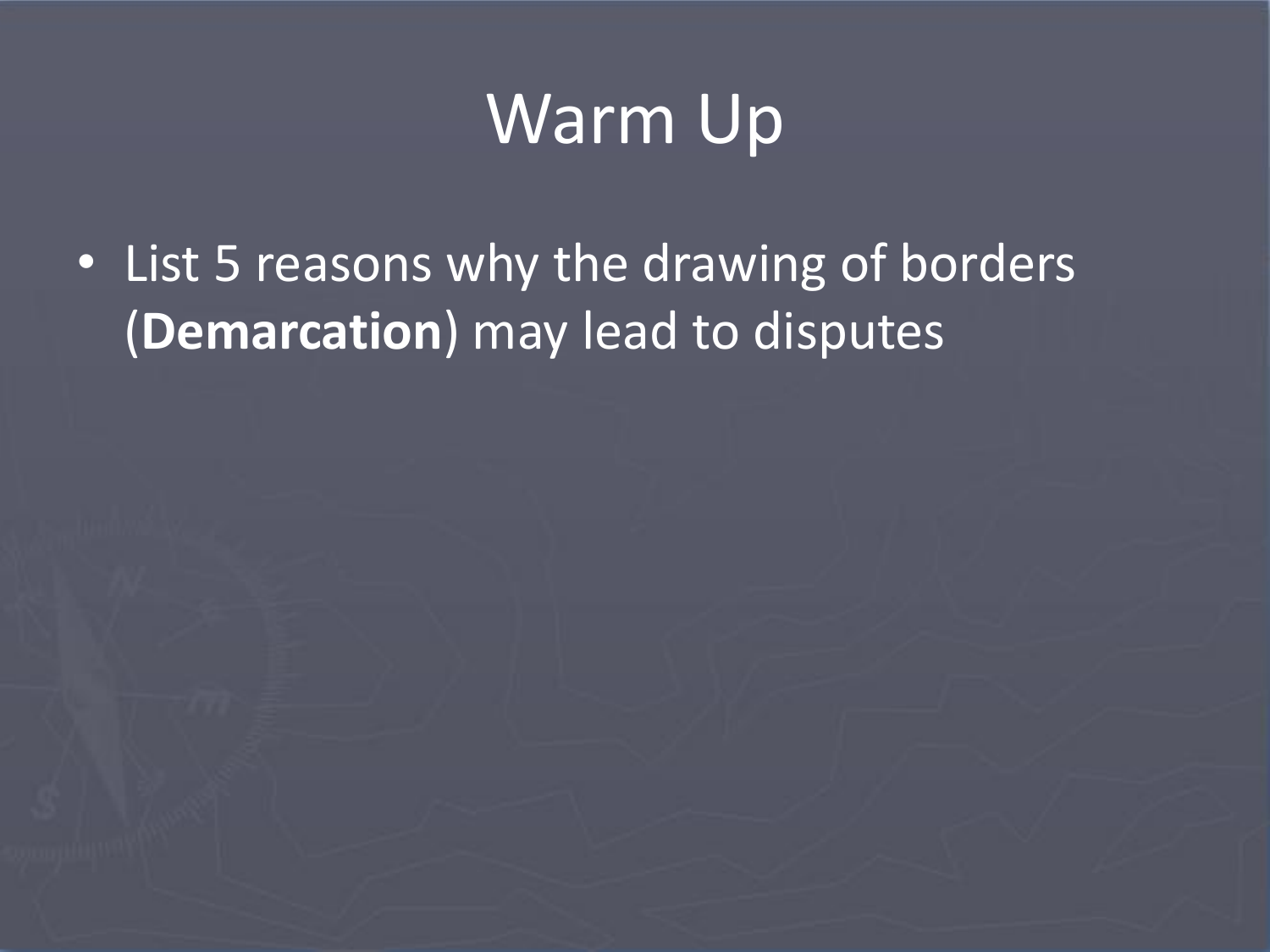# Types of Border

#### • Ethnic Borders

- Borders that attempt to reflect the cultural differences of the people living in a particular area
	- Often leave to ethnic enclaves and exclaves
- Religious/Language Borders
	- Boundaries that divide different religious groups or language families



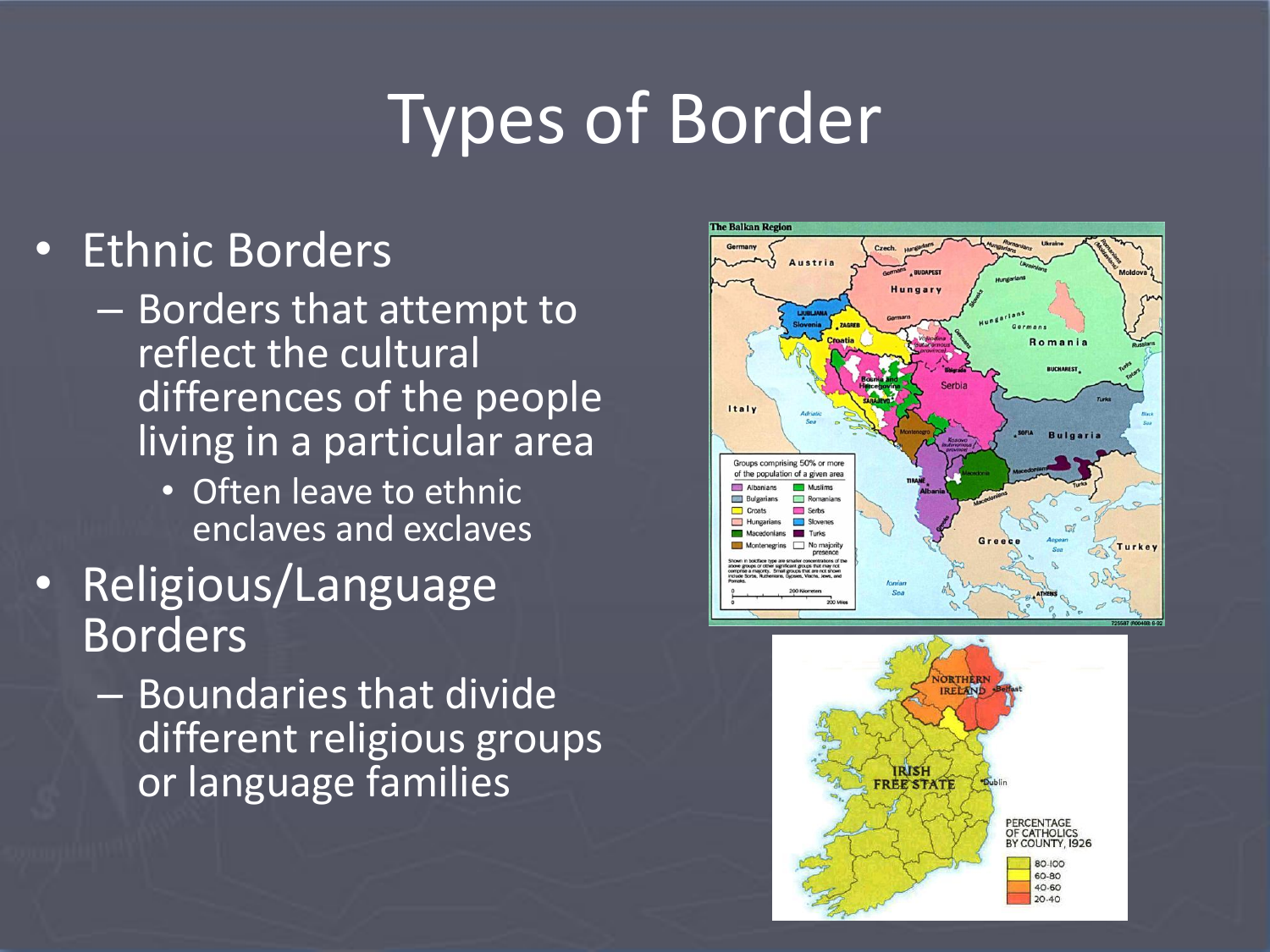### Enclaves and Exclaves

#### **Enclaves**

• Territories completely surrounded by another country but are culturally/ethnically different

#### **Exclaves**

• Regions that are geographically separated from the rest of the country but not wholly surrounded by one state

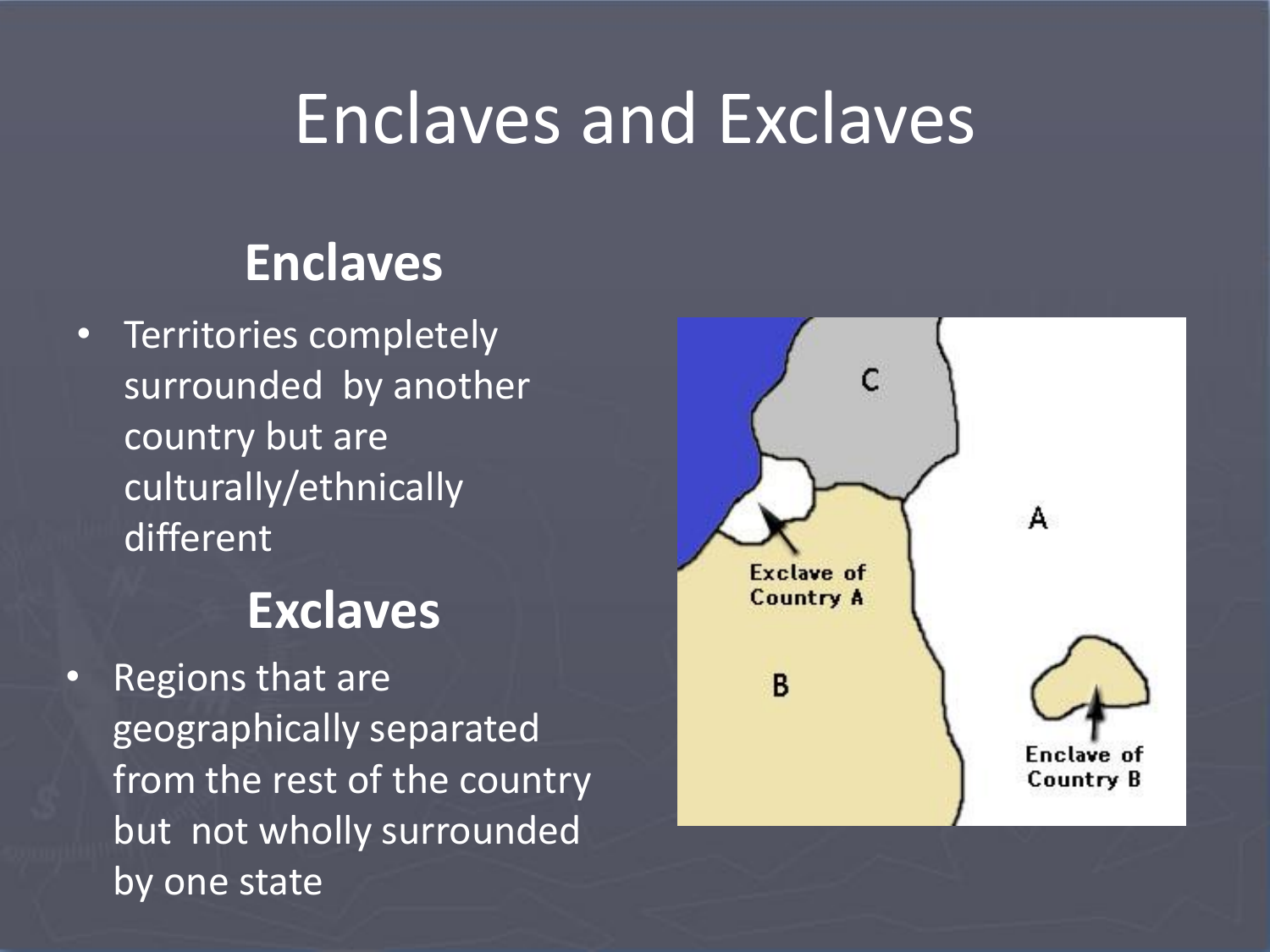#### Subsequent vs Antecedent Boundary

#### **Subsequent Boundary**

- A boundary that is established after the settlement with an attempt to accommodate cultural differences.
	- Often leads to enclaves and exclaves

#### **Antecedent Boundary**

- A boundary that already existed before the present settlement in that area occurred.
	- Usually geometric borders
		- Straight lines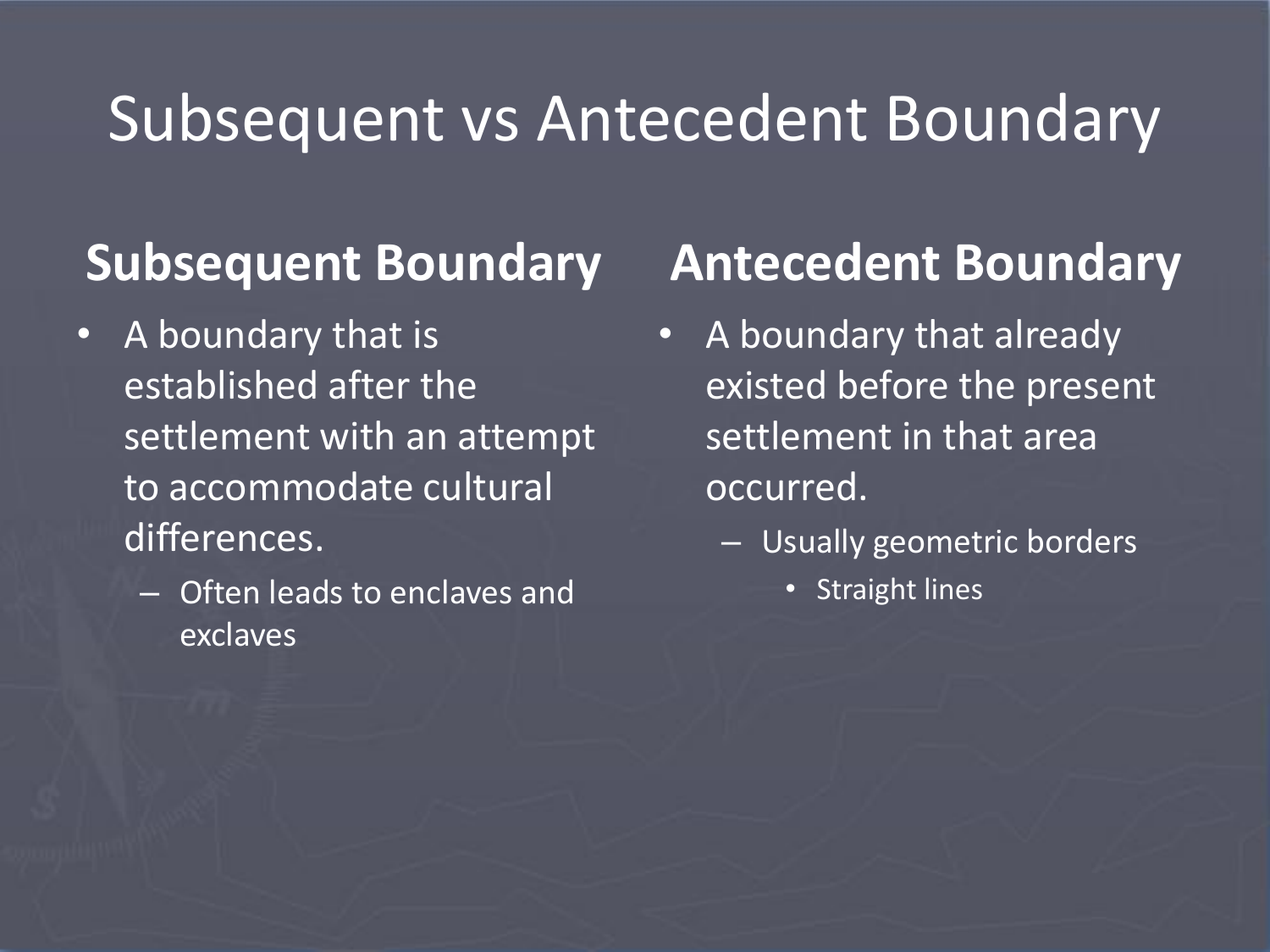## Relict Boundaries

• A political boundary that has ceased to function but the imprint of which can still be detected on the cultural landscape – Ex. Berlin



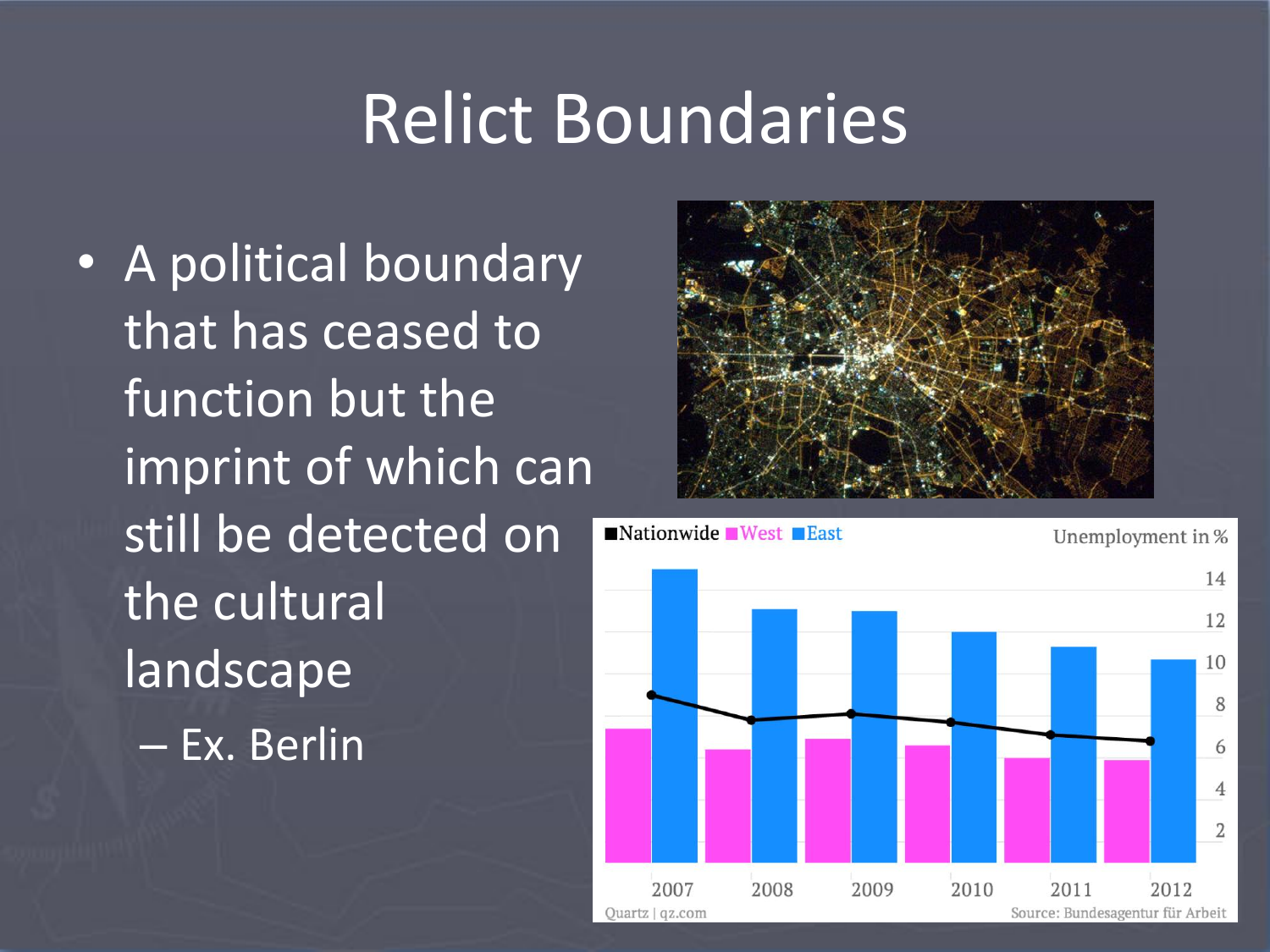## Superimposed Boundary

• A political boundary placed by powerful outsiders on a developed human landscape

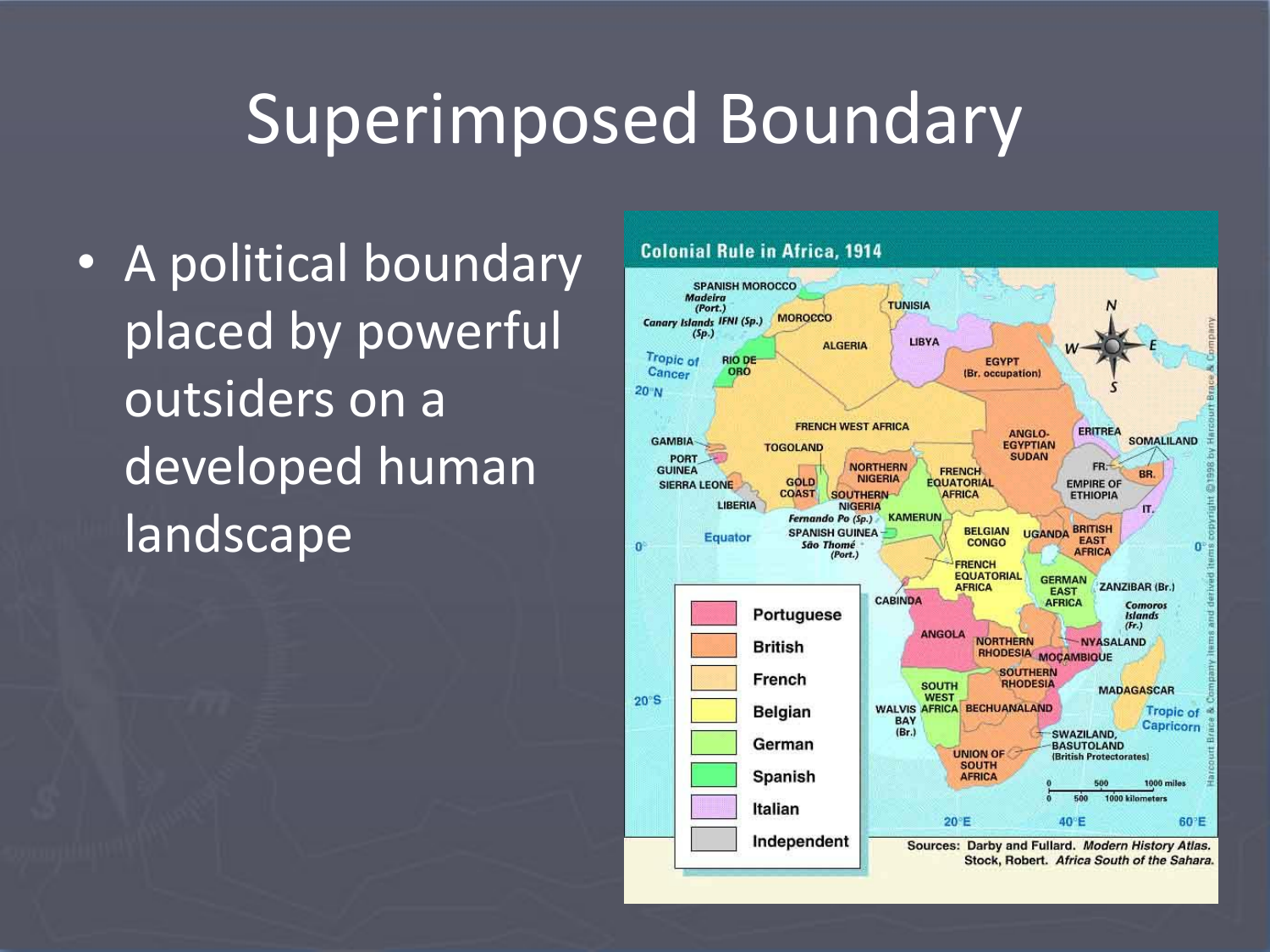## Fortified Boundaries

• The creation of walls/barriers to either prevent foreigners from getting in, or its citizens from getting out





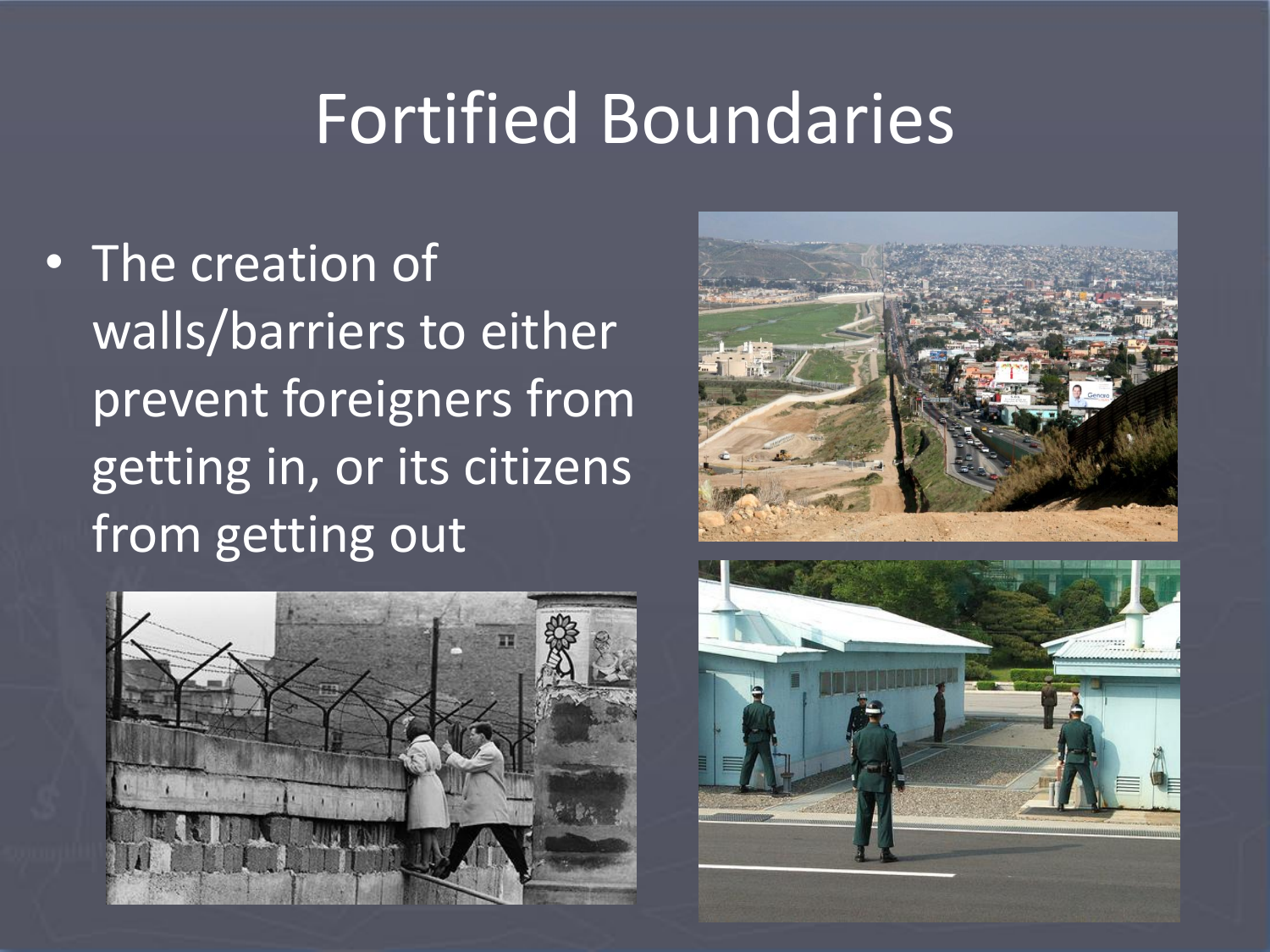## Maritime Boundaries

- Division of different claims to the oceans around the shores of the country
	- Generally accepted to be 200 miles
	- Water equally divided among countries located close to each other

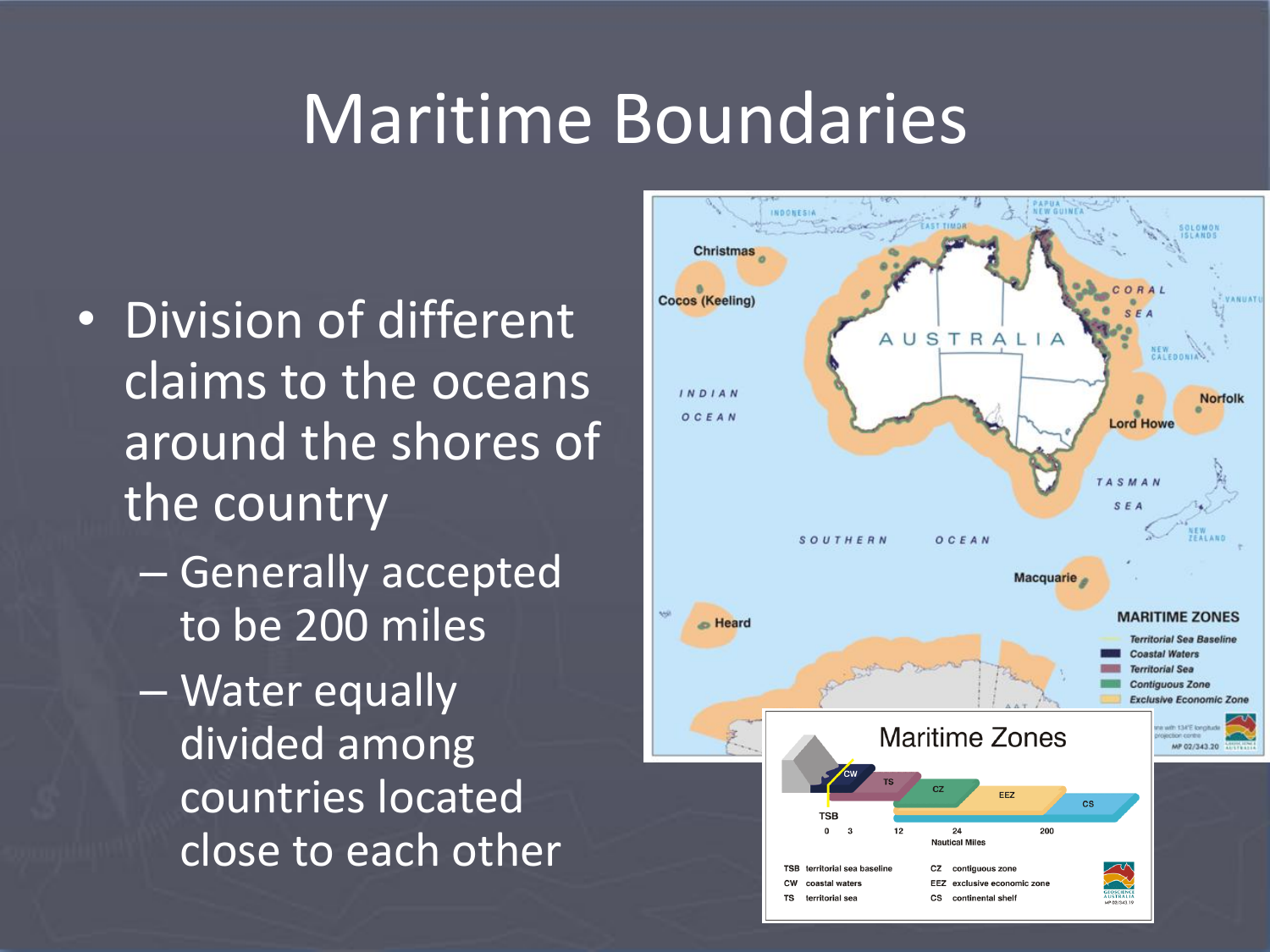## Shapes of States

• Different states have different characteristics that help them to be categorized

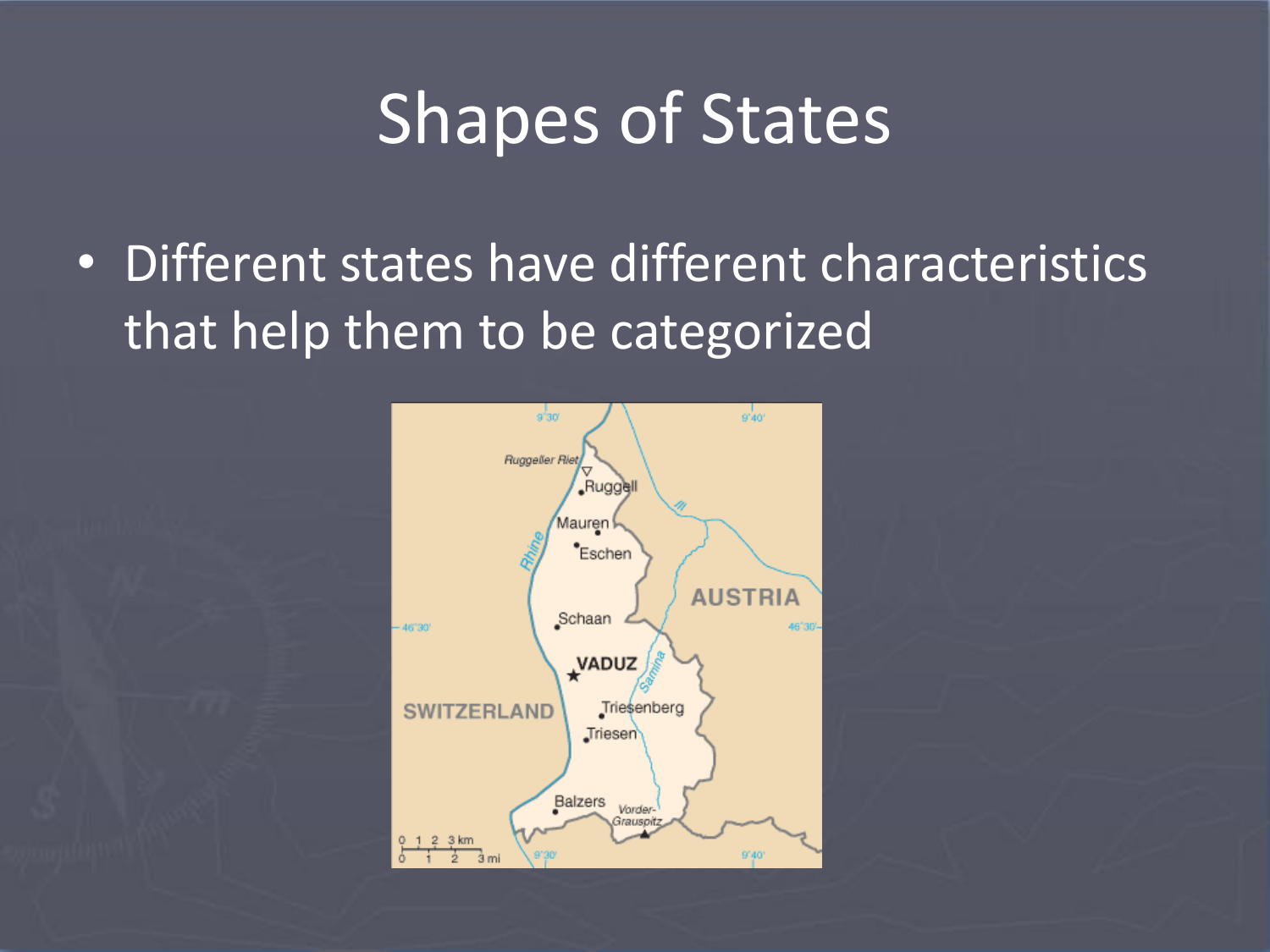# Elongated State

• States that are long, but not very wide – Bad for communication and defense

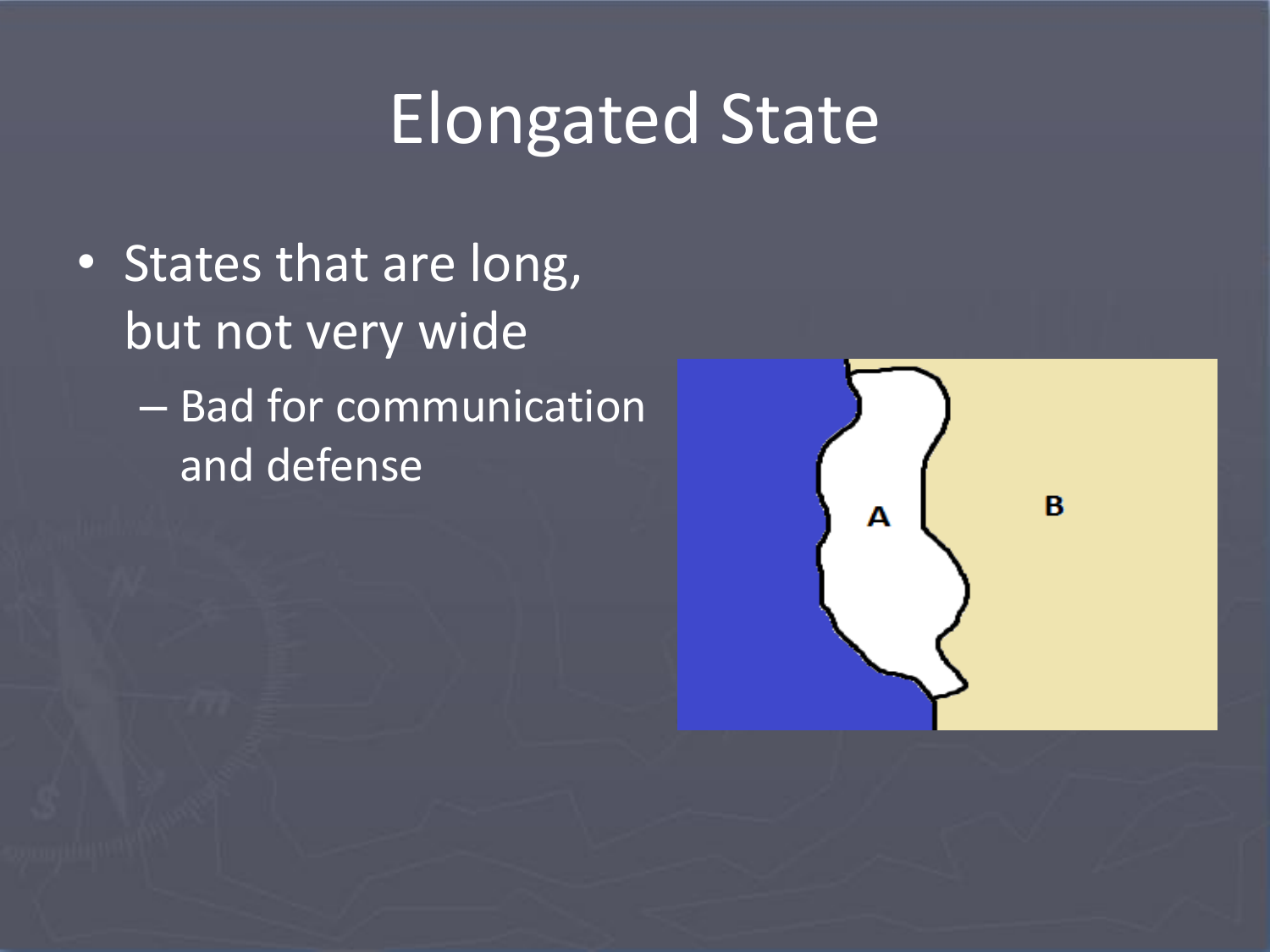### Compact State

• States that are fairly round and are more or less equal distance from the middle to all parts of the state – Good for communication and

defense

Α B C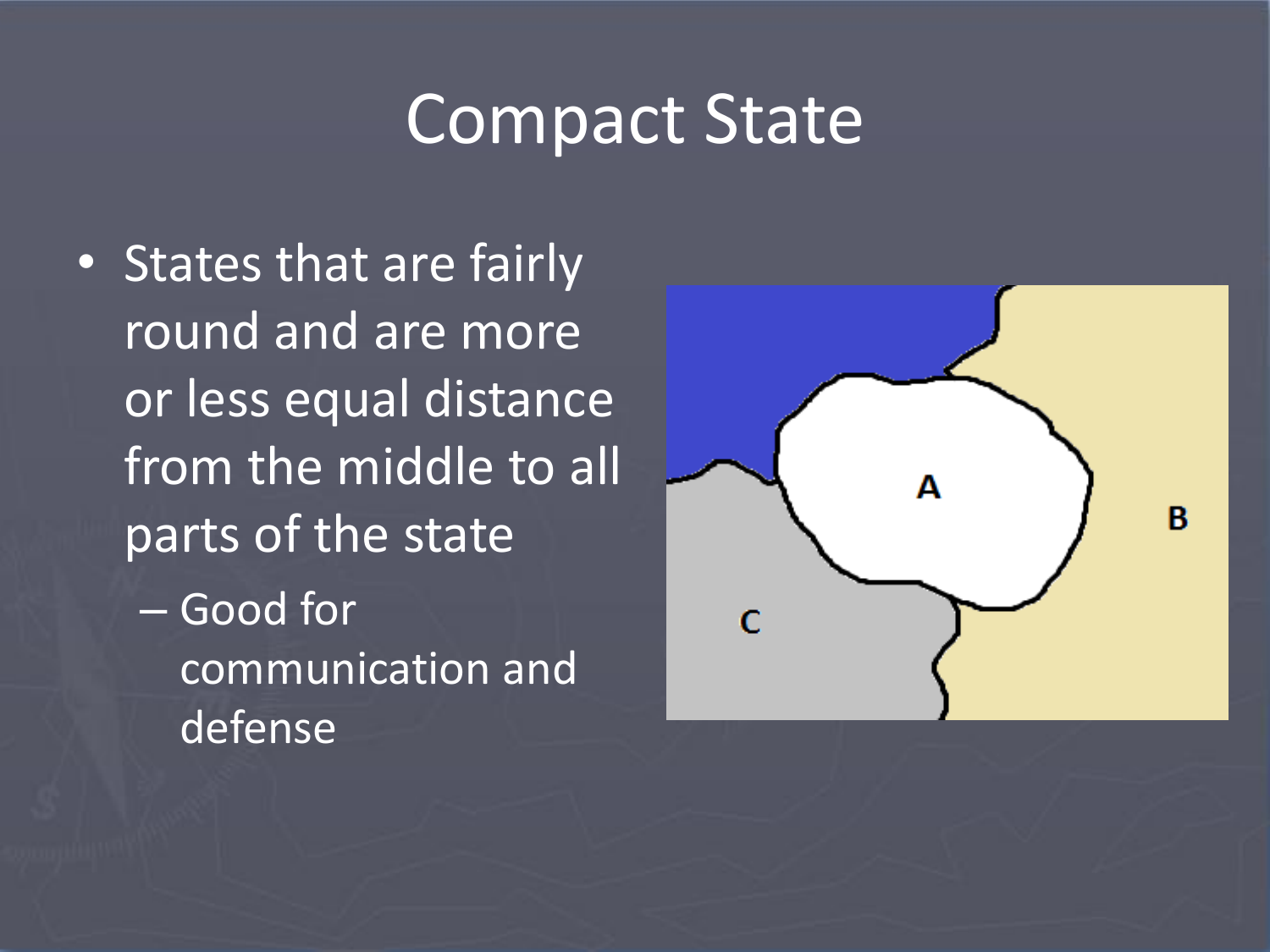## Fragmented State

• States that are broken apart and separated from other parts either by water or by other states

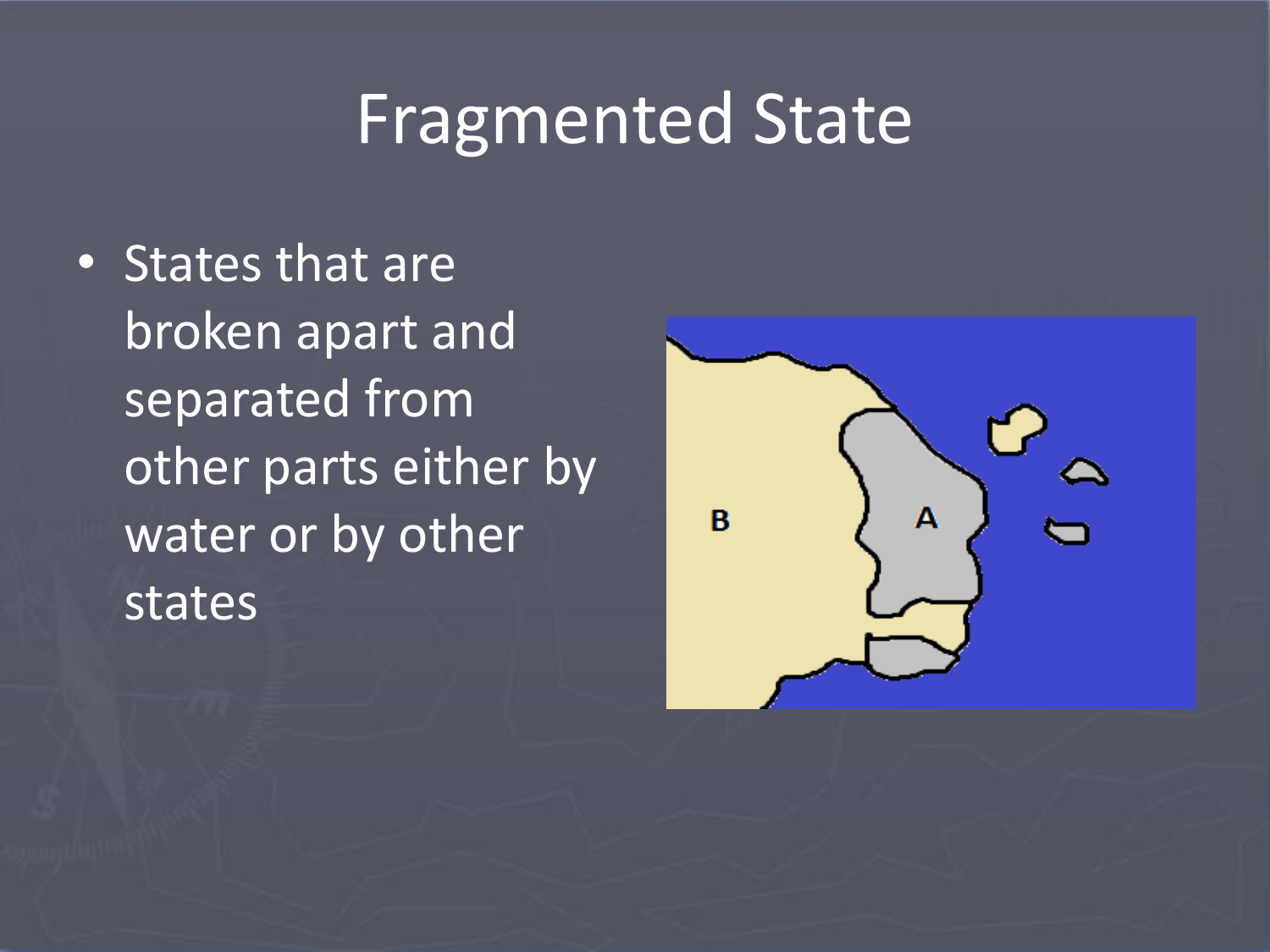## Perforated State

- States that completely surrounded another state
	- Only 3 in the world
		- San Marino
		- Vatican City
		- Lesotho
- Surrounded states rely on other countries for access to trade

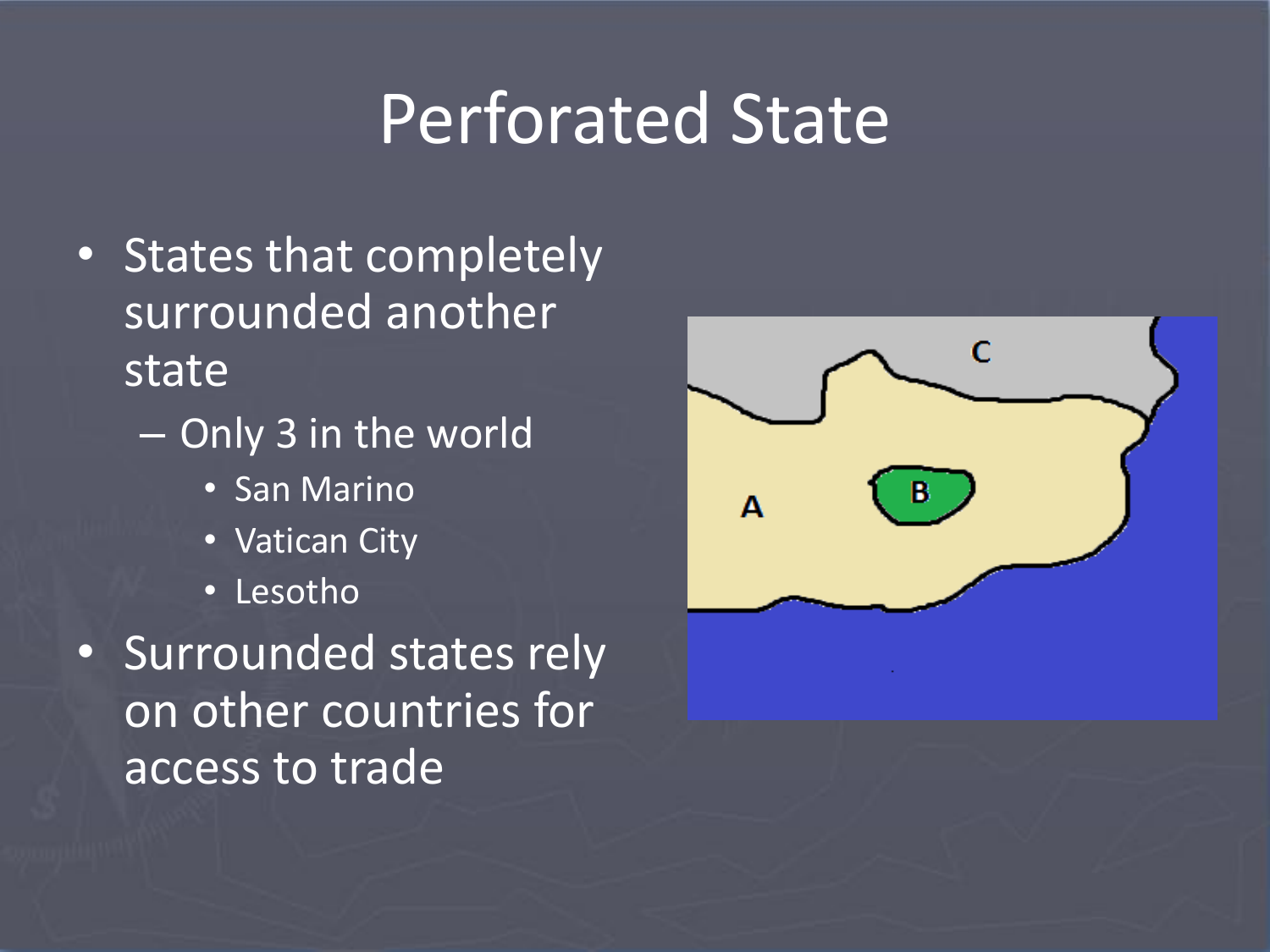## Prorupt State

• A state with a long and narrow section of it that connects it to a resource or another country that it otherwise would not have

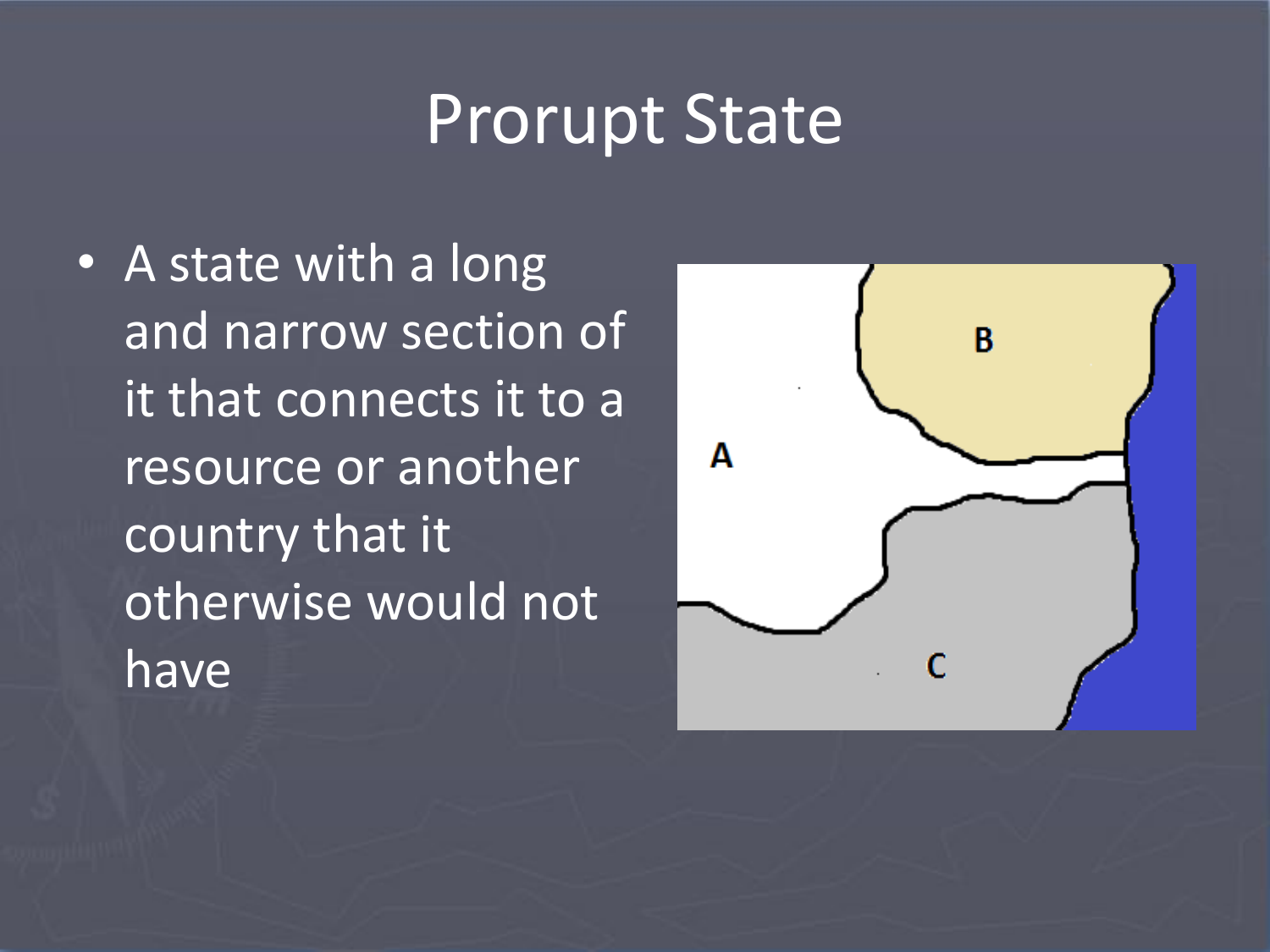## Microstate

#### • A state that is very small